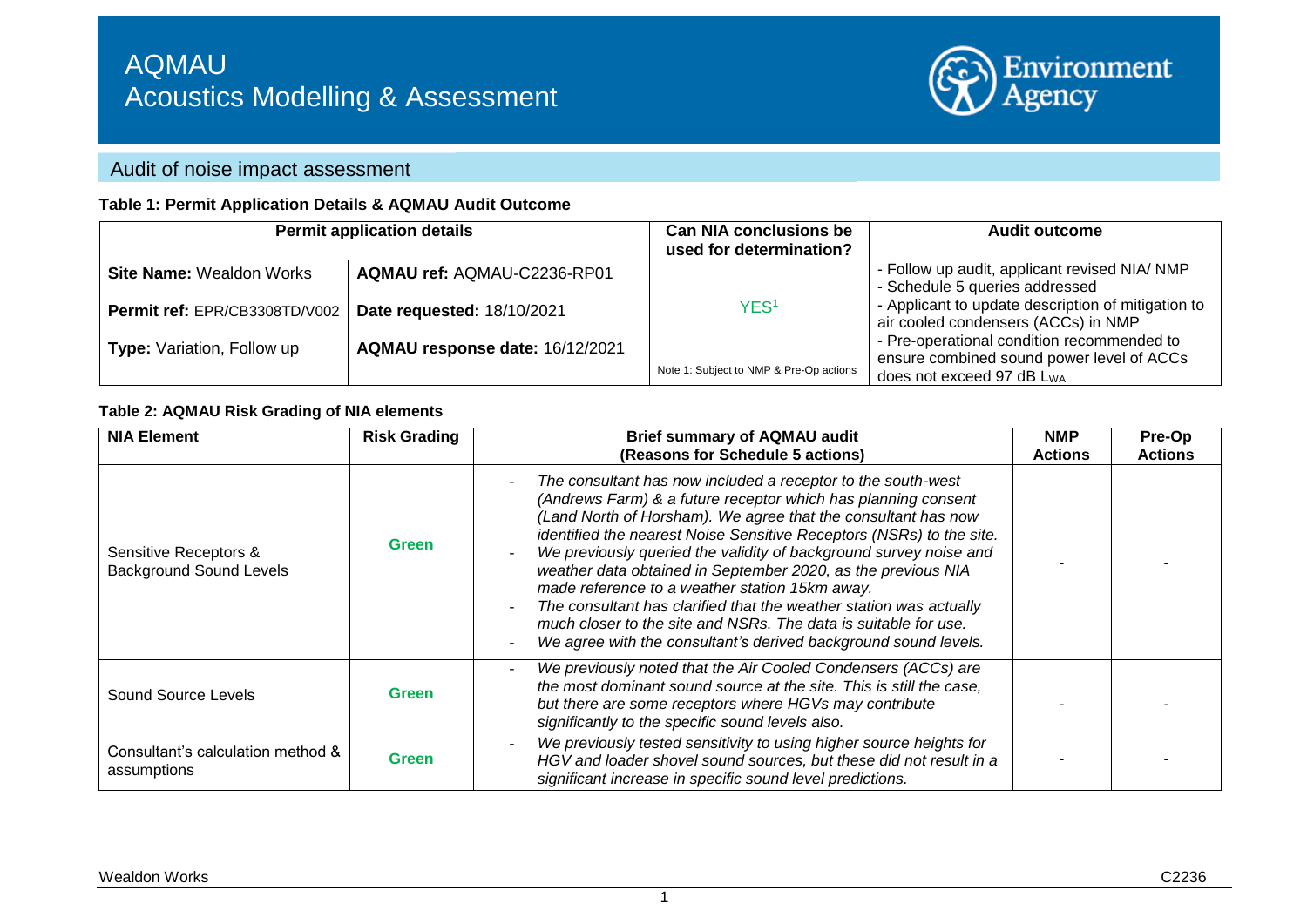|                                        |              | We previously tested sensitivity to a higher sound power level for<br>the HGVs. We have retained this in our follow up audit.<br>We have not tested sensitivity to any further modelling assumptions<br>for this follow up audit.                                                                                                                                                                                                                                                                                                                                                                                                                                                                                                                                                                               |                                                                                                     |                                                                                                                                       |
|----------------------------------------|--------------|-----------------------------------------------------------------------------------------------------------------------------------------------------------------------------------------------------------------------------------------------------------------------------------------------------------------------------------------------------------------------------------------------------------------------------------------------------------------------------------------------------------------------------------------------------------------------------------------------------------------------------------------------------------------------------------------------------------------------------------------------------------------------------------------------------------------|-----------------------------------------------------------------------------------------------------|---------------------------------------------------------------------------------------------------------------------------------------|
| Acoustic feature corrections           | <b>Green</b> | We previously queried why the consultant did not apply an acoustic<br>feature correction at night, due to uncertainty regarding the validity<br>of the background sound data in relation to the weather data.<br>The consultant has identified that specific sound levels at night at<br>all NSRs are below the background sound levels. Site operations<br>are also below the residual ( $L_{Aeq}$ ) sound levels from non-site<br>sources at all NSRs. We agree that an AFC does not apply during<br>day/evening/night periods.                                                                                                                                                                                                                                                                               |                                                                                                     |                                                                                                                                       |
| Mitigation                             | <b>Amber</b> | We previously noted that a commitment should be made to provide<br>acoustic screening to the sides of the ACCs.<br>The revised NIA (Section 4.3) now states "acoustic screening<br>would be installed around the perimeter of the ACCs".<br>The revised NMP (Table 4.3) states: "Acoustic screens will be<br>installed around the perimeter of the ACCs as required".<br>The NMP should be updated to provide more detail regarding the<br>height of the proposed screening to the ACCs.<br>We previously noted that the sound power levels of the ACCs<br>should be limited to the assumptions made in the original NIA, and<br>written into the Noise Management Plan (NMP).<br>The revised NMP now states: "Low noise fans need to be selected<br>with maximum sound power level of 97 dB L <sub>WA</sub> ". | - Applicant<br>to revise<br>NMP to<br>include<br>height of<br>acoustic<br>screens to<br><b>ACCs</b> | $- Pre-$<br>operational<br>condition to<br>ensure<br>combined<br>sound power<br>level of<br>ACCs does<br>not exceed<br>97 dB $L_{WA}$ |
| Context                                | <b>Green</b> | In discussing the predicted impacts in relation to context, the<br>consultant has made reference to guidance from WHO for external<br>and internal sound levels at receptors. These are not directly<br>relevant to the assessment of context for a BS4142 assessment.<br>The consultant has noted that the predicted specific sound levels<br>are lower than the residual ( $L_{Aeq}$ ) sound levels from non-site<br>sources at all NSRs, during day and night, which ensures that site<br>operations are less likely to be audible, and a low impact is likely.<br>We agree that the existing sound climate is such that the proposed<br>site operations are less likely to be audible.                                                                                                                      |                                                                                                     |                                                                                                                                       |
| BS4142 impact assessment<br>conclusion | <b>Green</b> | AQMAU agree that the proposed variation will result in a low impact<br>at the majority of the nearest NSRs. There is one NSR (Langhurst<br>Moat Cottage) where a below adverse impact is likely during<br>daytime hours, but this will be low impact when considering context.                                                                                                                                                                                                                                                                                                                                                                                                                                                                                                                                  |                                                                                                     |                                                                                                                                       |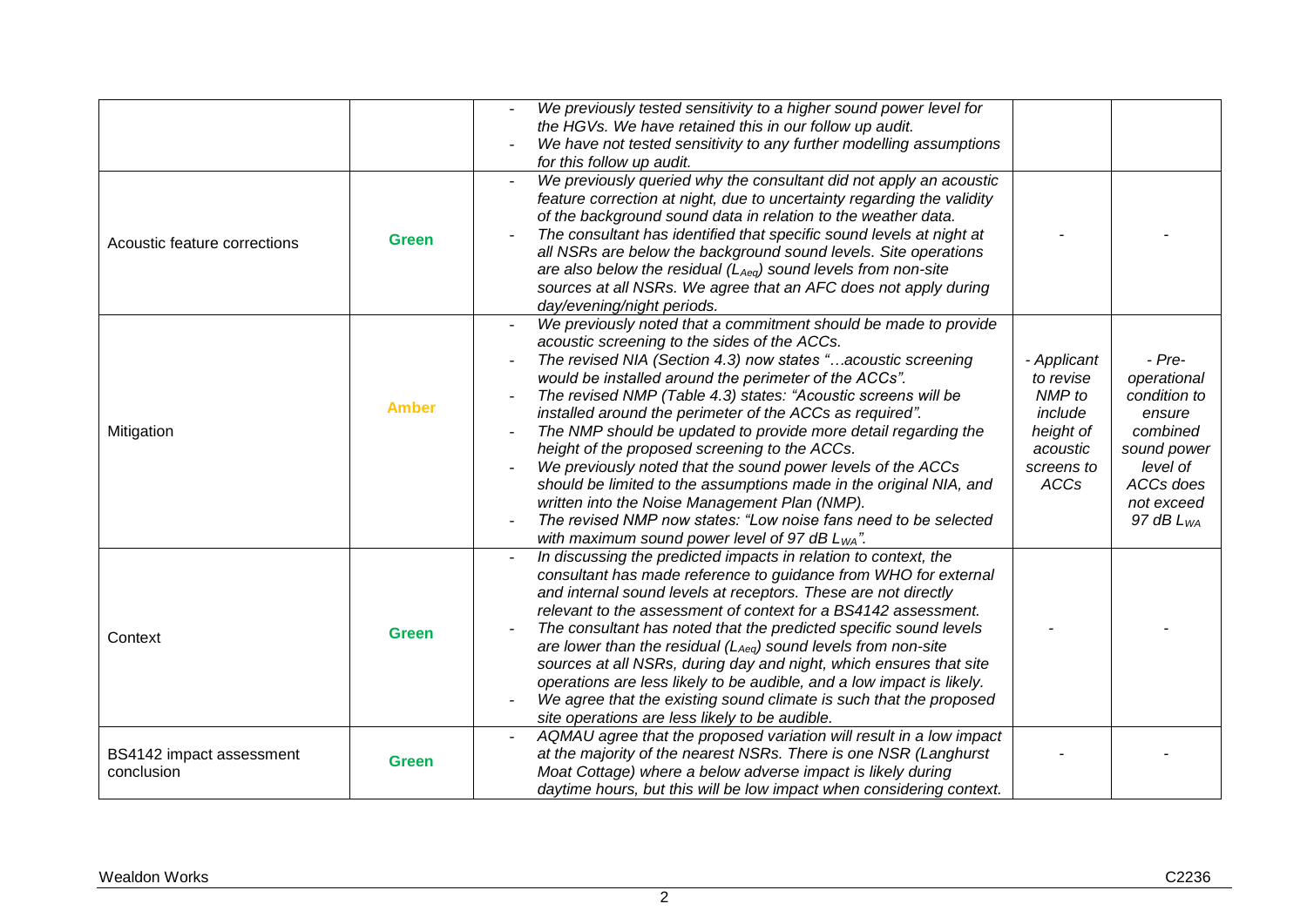#### **Table 3: AQMAU Risk Grading – KEY**

| <b>Risk Grading</b>                                                                               | <b>Implications for AQMAU audit</b>                                                                                                                                                                                         |  |
|---------------------------------------------------------------------------------------------------|-----------------------------------------------------------------------------------------------------------------------------------------------------------------------------------------------------------------------------|--|
| Green<br>We don't see any risk with this element of the NIA.                                      | We agree with their assumptions/conclusions in relation to this element<br>of the NIA. or<br>We disagree, but this is not considered significant, and does not affect<br>our assessment of risk.                            |  |
| <b>Amber</b><br>We see some risk with this element of the NIA and have investigated further.      | We don't agree with their assumptions/conclusions in relation to this<br>element of the NIA. This will affect our assessment of risk, and further<br>action may be required from the applicant / consultant.                |  |
| <b>Red</b><br>We see major risk with this element of the NIA and it is likely to cause a problem. | We strongly disagree with their assumptions/conclusions in relation to<br>this element of the NIA. This will strongly affect our assessment of risk<br>and further action will be required from the applicant / consultant. |  |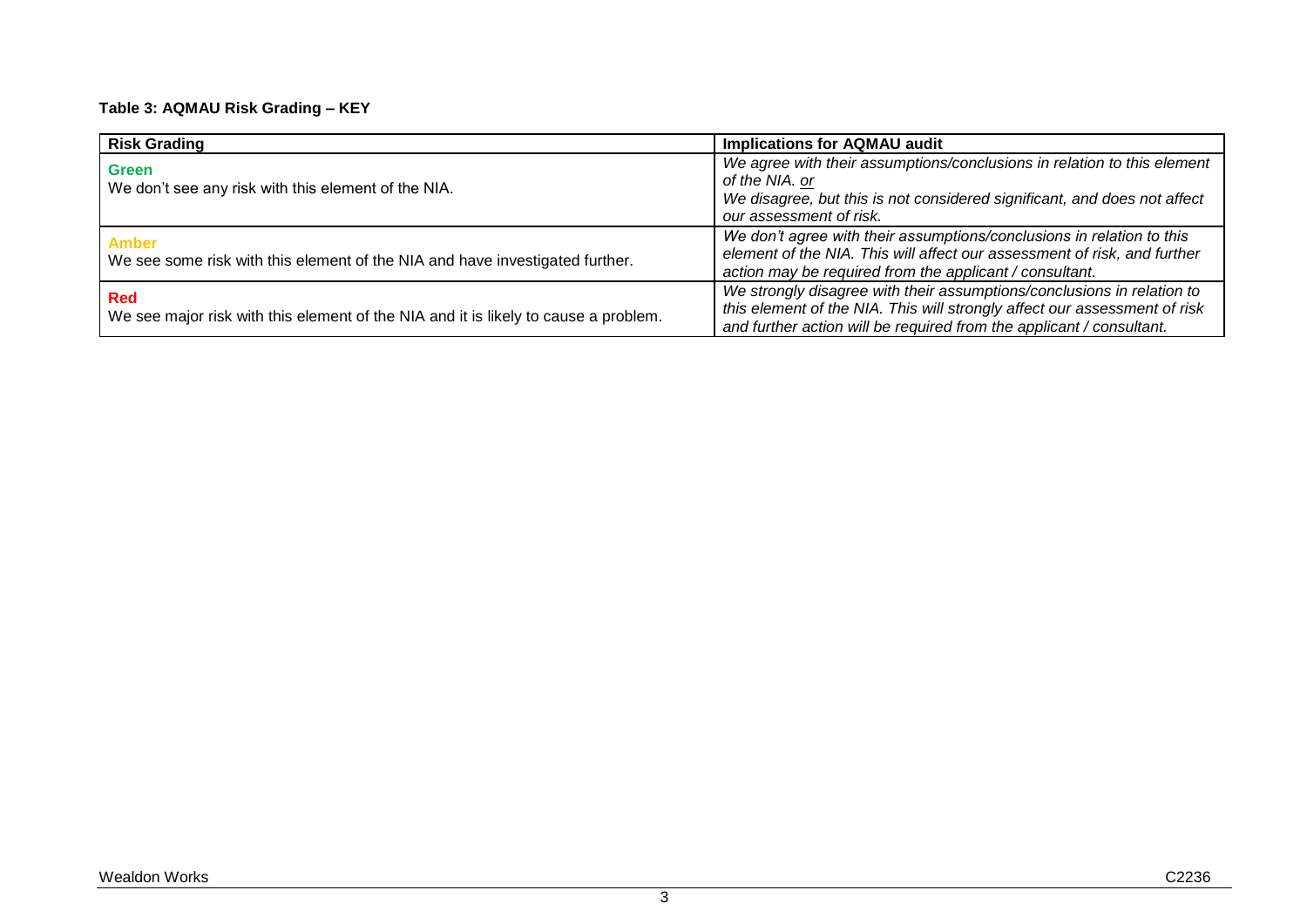## **1. Summary of work request**

- 1.1 The National Permitting Service (NPS) Installations Team at Bristol asked the Air Quality Modelling and Assessment Unit (AQMAU) to audit a noise impact assessment<sup>1</sup> (NIA) prepared by RPS (the consultant) on behalf of Britaniacrest Recycling Limited (the applicant). The assessment is in support of a variation of an existing permit application for an incinerator to be located on the site of the former Wealdon Brickworks, Horsham, West Sussex.
- 1.2 Our initial audit<sup>2</sup> recommended that the applicant's conclusions could not be used for permit determination, and a Schedule 5 notice was issued which raised several technical issues. In addition to the revised NIA, the applicant has submitted a separate document<sup>3</sup> which sets out responses to the Schedule 5 queries and a revised Noise Management Plan (NMP) 4 . AQMAU attended a meeting with the consultant on 20th September 2021, to discuss the Schedule 5 queries.
- 1.3 We have audited the assessment and conducted check modelling with sensitivity analysis to our observations, in accordance with BS4142: 2014 +A1: 2019<sup>5</sup> .

## **2. Site Overview & Proposed Operations**

- <span id="page-3-0"></span>2.1. The site will be on a former brickworks in a small industrial area to the north of Corsham, West Sussex. The surrounding area is predominantly rural. There are two major roads, the A264 and A24, within 1km of the site.
- 2.2. The facility will consist of an incinerator with associated waste handling and gas remediation plant, which will all be enclosed. The external sound sources are:
	- Loader shovel (daytime only)
	- Turbine Air Coolers
	- Air Cooled Condensers (ACCs)
	- Stack tip
	- **Transformer**
	- HGV movements (18 per hour, daytime only)
- 2.3. During night-time hours, the loader shovel and HGV movements would cease, all other sources would continue.

# **3. Evidence for Conclusions**

## Sensitive Receptors & Background Sound Levels

3.1 The closest noise sensitive receptors (NSRs) are just over 200m away to the southeast (Langhurst Moat Cottage and Wealdon, on Langhurstwood Road). Additional receptors are located to the north-east (Graylands Lodge, 330m away), south-east (other properties on Langhurst Road, 370m away) south (Station Road, 330m away), north-west (Cox Farm, 420m away) and west (Andrews Farm, 550m away).

 $\overline{a}$ <sup>1</sup> Wealden Works 3Rs Facility, Noise Assessment for Environmental Permitting, For Britaniacrest Recycling Ltd, Report No. JAE02231\_Report01\_Rev2, Date of Issue 15/10/2021, RPS

<sup>2</sup> AQMAU report reference: AQMAU-C2166-RP1.pdf, issued 27/07/2021

<sup>3</sup> EPR/CB3308T/V002 – Response to Schedule 5 Notice, Date of Issue 12/10/2021, RPS

<sup>4</sup> Wealden Works 3Rs Facility. Environmental Noise Management Plan, For Britaniacrest Recycling Ltd. Report no. JAE02231\_Report02\_Rev2, Date of Issue 18/10/2021, RPS

<sup>5</sup> BS4142: 2014 + A1: 2019. Methods for rating and assessing industrial and commercial sound. British Standards Institute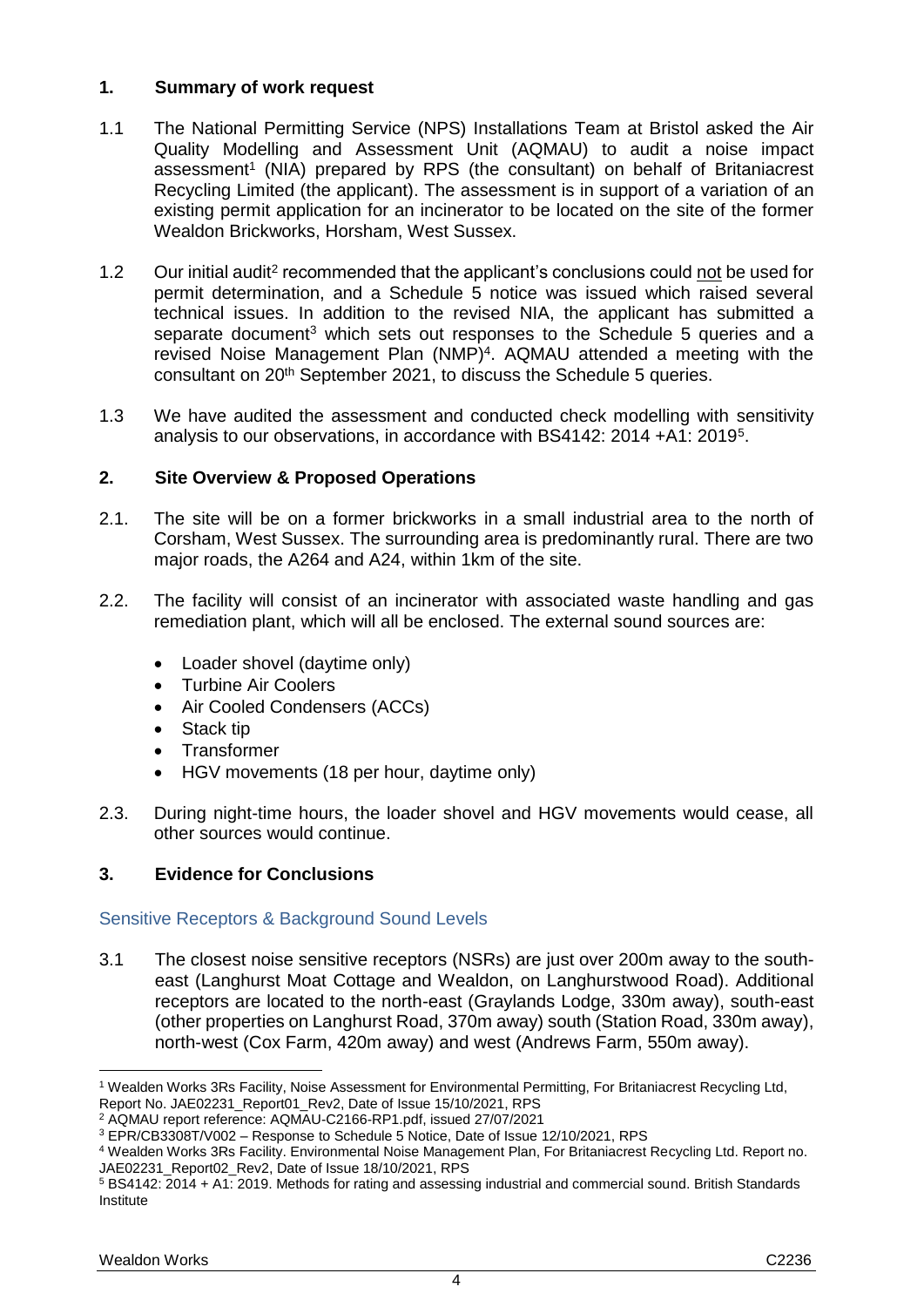- 3.2 The NSR at Andrews Farm was not included in the previous NIA. We identified a property to the south-east (Bramblewood), but the consultant has noted that this the applicant is in the process of purchasing this property, which is derelict.
- 3.3 A query was also raised in the Schedule 5 notice as to the inclusion of future NSRs at the consented Land North of Horsham residential scheme (DC/16/1677 – Horsham District Council) – the nearest properties associated with this development (over 2700 dwellings) will be located 450m to the south-east. A NSR representing the closest properties at this development to the proposed scheme has been included in the revised NIA.
- 3.4 The consultant undertook a long term background noise survey over  $8<sup>th</sup> 16<sup>th</sup>$ September 2020 at three locations near local receptors:
	- Langhurst Moat Cottage
	- Graylands Lodge
	- 3 Station Rd
- 3.5 For a fourth location near Cox Farm (420m to the north-west), the consultant undertook short term attended monitoring.
- 3.6 The consultant undertook previous monitoring in 2016 at several locations (Haybarn Cottage, Station Road, Cox Farm). We advised in our previous audit that the 2020 monitoring covered the most sensitive (nearest) NSRs, so use of the 2016 data was not required. The consultant has compared the 2016 and 2020 data in Table 3.2 of the NIA, and demonstrated that use of 2016 data at some NSRs is conservative. The consultant has therefore used the background sound levels measured at Haybarn Cottage to represent the future NSRs at the Land North of Horsham residential scheme, as agreed during the meeting in September 2021.
- 3.7 We noted in our previous audit that the long-term locations are appropriate but advised that the consultant could have considered additional receptors at Andrews Farm. During the meeting on 20<sup>th</sup> September 2021, it was agreed that the sound levels measured at 3 Station Road could be used to represent this NSR.
- 3.8 We previously queried the validity of the background survey sound data obtained in September 2020, due to the fact that the previous NIA stated that meteorological data was measured at weather station in Horley, which is 15km to the north-east. Weather data from this location would be unlikely to be representative of weather conditions near the site and NSRs. The consultant has clarified that this was an error in the previous NIA, and the weather station data was actually obtained from another, closer weather station in Holbrook, which is 1.2km to the south-west of the site. Although weather conditions at this location may not be entirely comparable to localised conditions near the site and NSRs, we consider the risk of potentially lower background sound levels to be lower than previously considered. The background sound levels can therefore be used for the purposes of this assessment.
- 3.9 The weather data provided shows that the wind direction throughout the survey period was variable, but characterised by westerly, south-westerly and southerly components. This would have resulted in road traffic from the A24 to the west, and A264 to the south contributing to the background ( $L_{A90}$ , dB) and residual ( $L_{Aeq}$ , dB) sound climates at the NSRs. This is consistent with the consultant's observations. The measured wind speeds do not exceed 5m/s.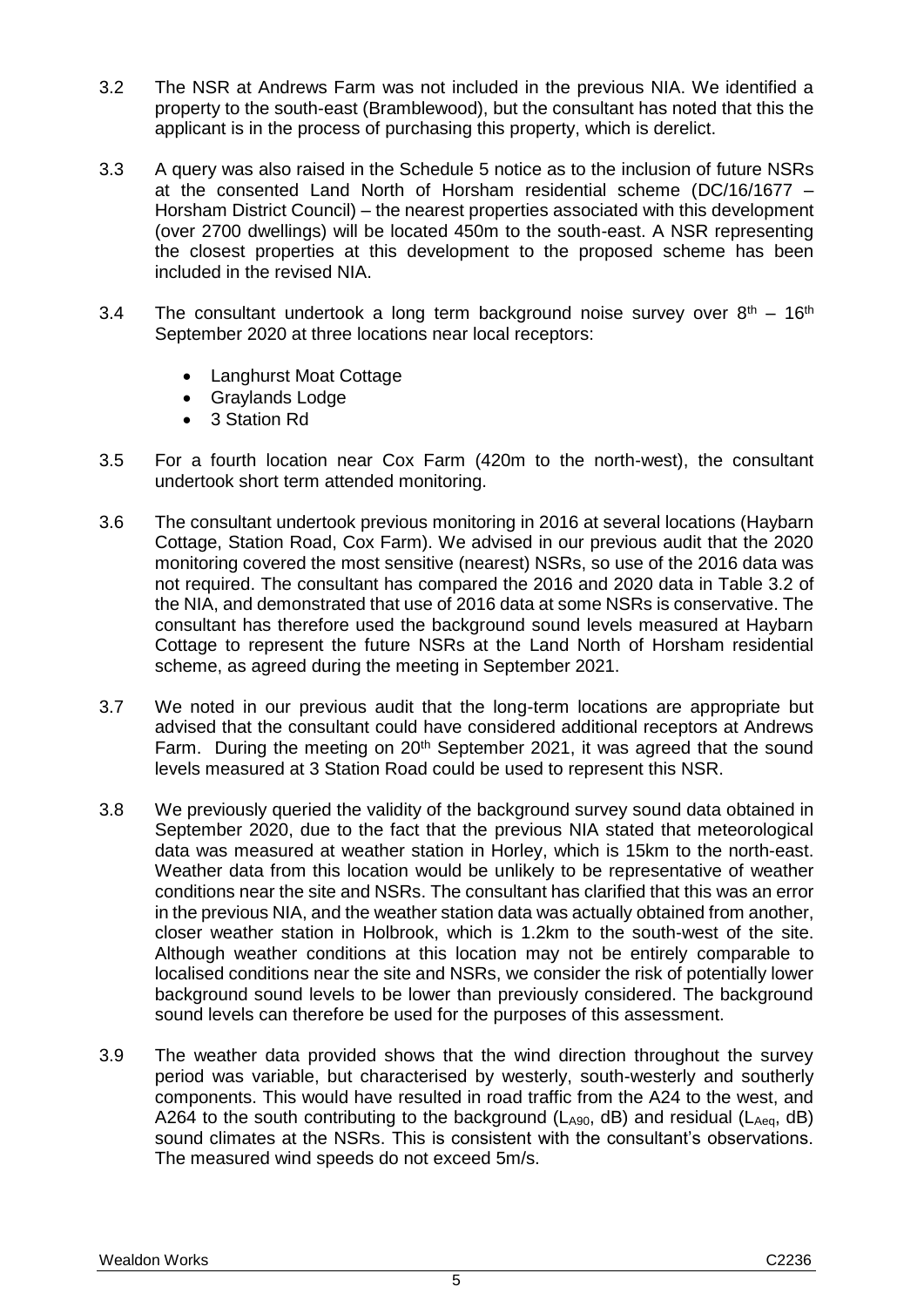- <span id="page-5-0"></span>3.10 The consultant has summarised the background sound levels used in the revised assessment in Table 3.3 of the NIA, for day  $(0700 - 1900)$ , evening  $(1900 - 2300)$ and night (2300 – 0700) periods.
- 3.11 We agree with the consultant's derived background sound levels for the updated NIA.

### Sound Source Levels

- 3.12 Sound power and other data were submitted in the updated NIA, updated modelling files and QSI data export files.
- <span id="page-5-1"></span>3.13 As noted in our previous audit, the Air Cooled Condensers (ACCs) are the most dominant sound source at the NSRs at the majority of NSRs. There are some NSRs where HGVs are equally dominant, but this is due to the use of a higher sound power level in our sensitivity analysis, as set out in [3.14.](#page-5-3) We previously noted that the sound power levels of the ACCs should be limited to the assumptions made in the original NIA, and written into the NMP. We also noted that a commitment should be made to provide acoustic screening to the sides of the ACCs. These issues are discussed further in the [Mitigation](#page-6-2) section.
- <span id="page-5-3"></span>3.14 In our previous audit, we tested sensitivity to the following sound sources:
	- HGV and loader shovel emission height
	- Use of HGV sound power data from BS 52286
- <span id="page-5-2"></span>3.15 As noted in our previous audit, changing the emission height of the HGV and loader shovel did not result in significant increases in specific sound level predictions. However, we have retained the use of a higher sound power level for HGVs in the follow up audit, as this resulted in higher predictions at all NSRs.

### Consultant's calculation method & assumptions

- 3.16 The consultant used SoundPlan acoustic modelling software (Version 7.2) to predict BS4142 specific sound levels at local receptors, in accordance with the calculation methodology described in ISO 9613-2 7 . The consultant provided updated computer noise modelling files (ref: 02231 Update Oct2021) with the revised NIA submission.
- 3.17 We noted in our previous audit that the noise modelling files considered  $1<sup>st</sup>$  floor receptors for night-time only, and tested sensitivity to 1<sup>st</sup> floor receptors during daytime and evening hours also. The updated modelling files include receptors at ground (1.5m above ground level) and 1<sup>st</sup> floor height (4m above ground level).

### Acoustic feature corrections

3.18 In our previous audit, we queried why the consultant did not apply an acoustic feature correction (AFC) at night, due to potentially higher specific sound levels at some NSRs (Langhurst Moat), and uncertainty regarding the validity of the background sound data in relation to the weather data. In the event that a lower background sound level had been likely at the NSRs, it may have been possible for

 $\overline{a}$ 

<sup>6</sup> Code of practice for noise and vibration control on construction and open sites – part 1: Noise, BS 5228-

<sup>1:2009+</sup>A1:2014, British Standards Institution, 2014

<sup>7</sup> ISO 9613-2: 1996. Acoustics – Attenuation of sound during propagation outdoors – Part 2: General method of calculation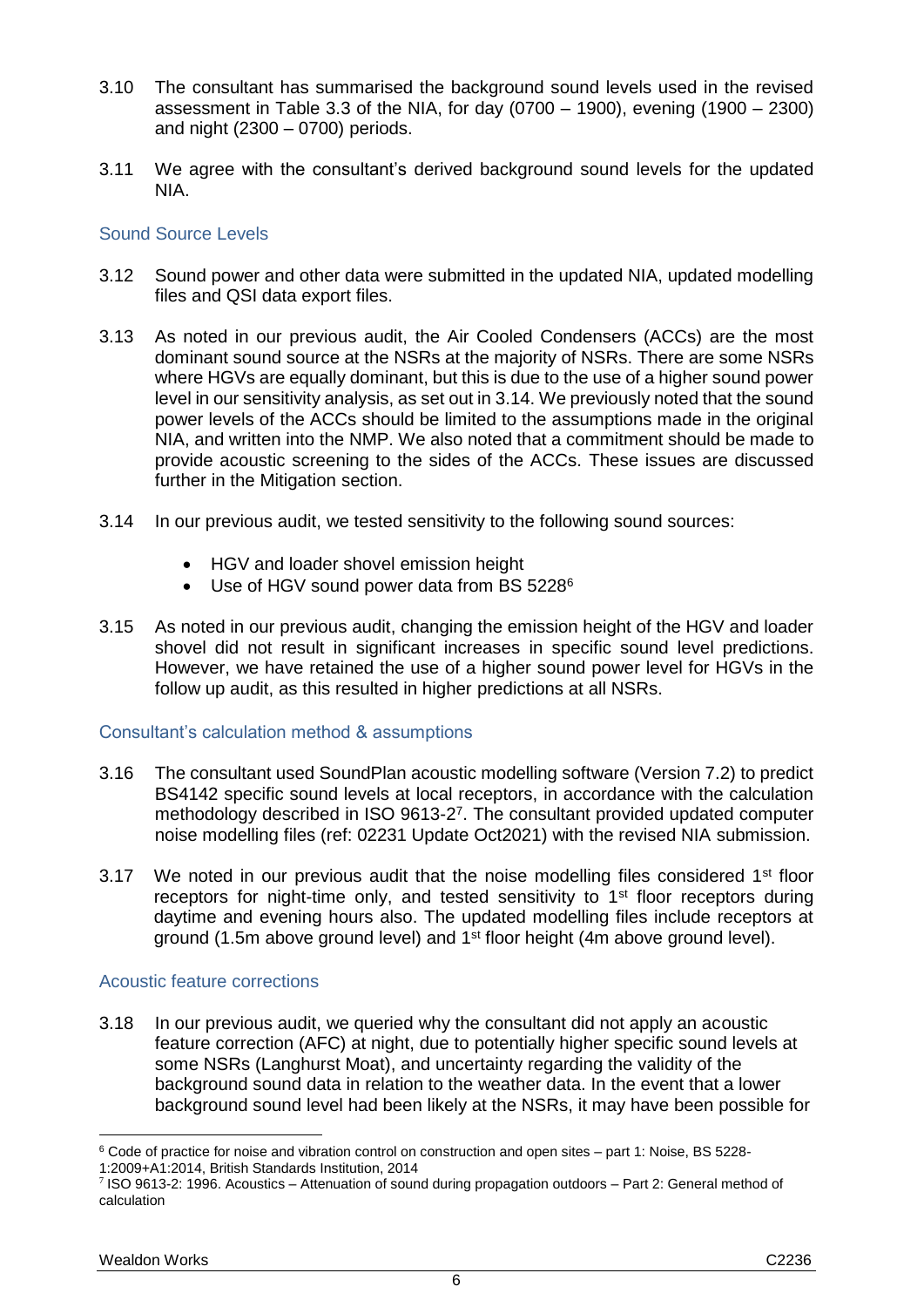<span id="page-6-0"></span>site operations to be audible at night, compared to the existing sound climate. We now consider the background sound levels to be reasonably representative of those at the NSRs, so can assess the appropriateness of an AFC at night based on a comparison between the specific sound and residual (LAeq) non-site sound levels.

- 3.19 The consultant has identified that overall specific sound levels at night at all NSRs are below the background  $(L<sub>AG0</sub>)$  sound levels. Site operations would also be below the residual ( $L_{Aeq}$ ) sound levels from non-site sources at all NSRs, so it is less likely that site operations would be audible compared to contributions from road traffic on the A24, A264 and other environmental sound sources. We agree that an AFC does not apply at night.
- 3.20 For daytime and evening hours, we did not consider that an AFC would apply at most NSRs in our previous audit, as our predicted specific sound levels were below the background ( $L_{A90}$ ) and residual ( $L_{Aeq}$ ) sound levels. There is one NSR (Langhurst Moat Cottage) where our predicted specific sound levels exceed the background sound level during daytime hours, but the residual  $(L_{Aeq})$  sound levels are still above our predicted specific sound level, which reduces the likelihood of an AFC being required. We do not consider an AFC to be necessary for day or evening operations.

### <span id="page-6-2"></span>**Mitigation**

- 3.21 We previously noted that the sound power levels of the ACCs should be limited to the assumptions made in the original NIA (combined sound power not to exceed 97dB L<sub>WA</sub>, and written into the NMP.
- <span id="page-6-1"></span>3.22 The revised NMP now states: "Low noise fans need to be selected with maximum sound power level of 97 dB  $L_{WA}$ ". A pre-operational condition is recommended to request evidence that the combined sound power level of the ACCs does not exceed 97 dB L<sub>WA</sub> as specified in the current NIA and NMP.
- 3.23 We previously noted that a commitment should be made to provide acoustic screening to the sides of the ACCs. The revised NIA (Section 4.3) now states "…acoustic screening would be installed around the perimeter of the ACCs". The revised NMP (Table 4.3) also states: "Acoustic screens will be installed around the perimeter of the ACCs as required".
- 3.24 We note that the modelling files and information in Appendix C: Noise Model Input Data suggest that the screening will be provided by a floating screen, the base of which is located 9m above local ground level, and is 17m in height.
- 3.25 However, the NMP does not include this specific information regarding the height of the screening around the ACCs. The NMP should be updated to provide more detail regarding the height of the proposed screening to the ACCs.

## **Context**

 $\overline{a}$ 

3.26 The consultant has discussed the predicted BS4142 impacts at the NSRs in relation to context. However, the discussion of context has been based on comparing the predicted specific sound levels to guidance from the World Health Organization<sup>8</sup> for external and internal sound levels at receptors. The consultant has also provided an indication of internal sound levels inside receptors with

<sup>8</sup> Berglund, B. et al. Guidelines for Community Noise. World Health Organisation. 2000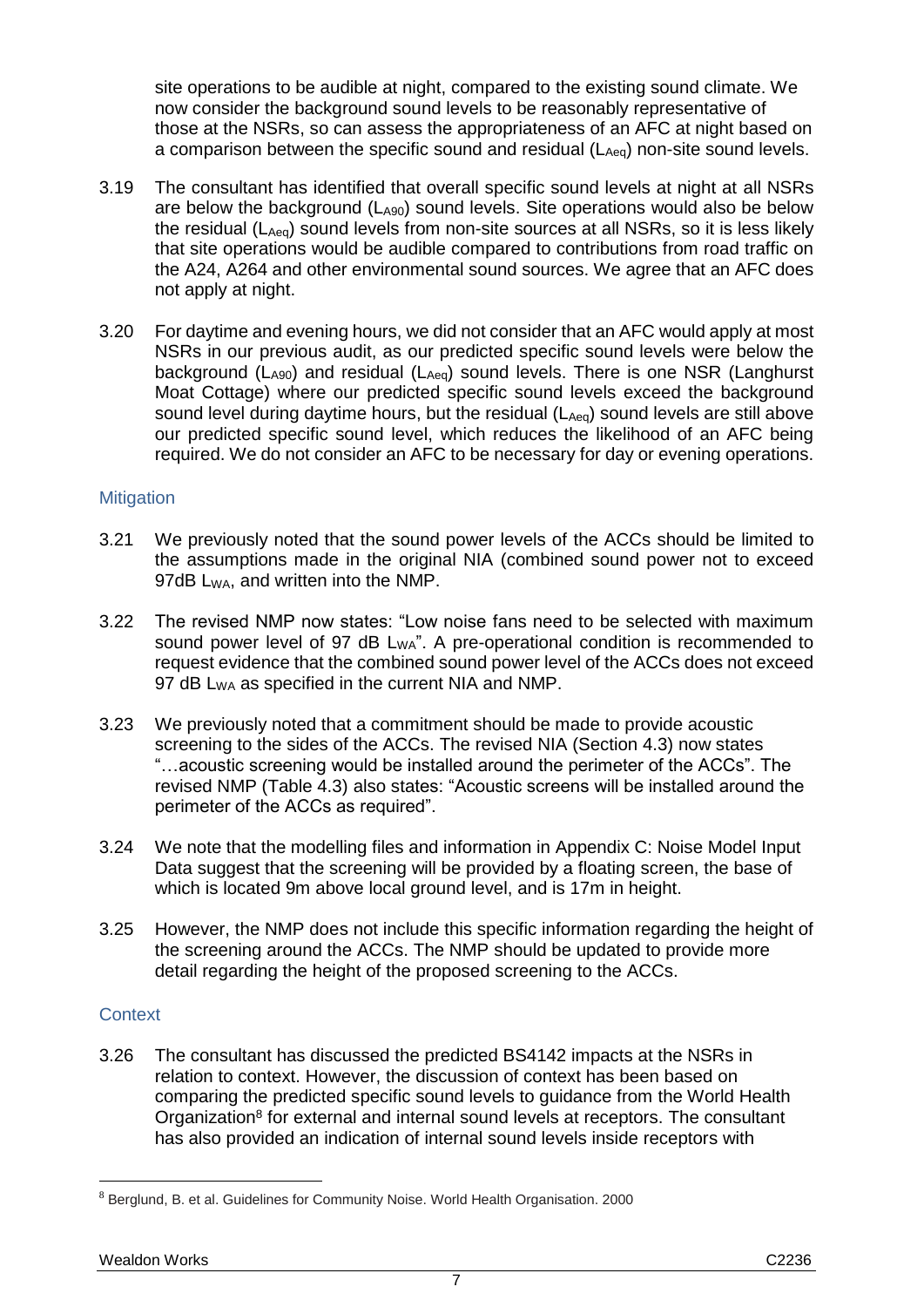<span id="page-7-0"></span>windows open, in accordance with Report NANR 116<sup>9</sup>. The guidance chosen by the consultant is not directly relevant to the assessment of context for a BS4142 assessment.

- 3.27 The consultant has however noted that the predicted specific sound levels are lower than the residual (LAeq) sound levels from non-site sources at all NSRs, during day and night periods, which ensures that site operations are less likely to be audible compared to contributions from road traffic and other environmental sound sources, and a low impact is likely.
- 3.28 We agree that the existing residual sound levels at the NSRs are sufficiently high that the proposed site operations are less likely to be audible during day, evening and night periods.

### BS4142 impact assessment conclusion

- 3.29 The consultant has presented a BS4142 impact for daytime (0700 1900), evening (1900 – 2300) and night-time (2300 – 0700) in Tables 4.1, 4.2 and 4.3 respectively.
- 3.30 The consultant concludes that the rating sound level is predicted to be at or below the background sound level at all NSRs, which is an indication of a low impact depending on context.
- 3.31 We have compared the predicted rating sound level to the residual ( $L_{Aeq}$ ) sound levels at the NSRs. While we predict higher specific sound levels at the NSRs than the consultant, we agree that a low impact is likely at the majority of NSRs for day, evening and night periods, depending on context.
- 3.32 There is one NSR (Langhurst Moat Cottage) where our deriv*e*d rating sound levels exceed the background sound level, indicating a below adverse impact during daytime hours, depending on context. We note that the residual sound levels  $(L_{Aeq})$ are higher than the predicted specific sound levels at this location, which reduces the impact to low.

## AQMAU Modelling Checks

- 3.33 We carried out check modelling using SoundPlan (V8.2) based on the sound emissions, assessment data and the operator's modelling file/data. We found that the model outputs matched the results presented by the consultant in the revised NIA.
- 3.34 We retained the higher sound power level for HGVs used in our previous audit, and adjusted the operator's model to include this. The outputs from this revised model were used to inform our conclusions. We found higher specific sound levels than the consultant at all NSRs.

### AQMAU Audit Conclusion & Recommendations

3.35 Although we predict higher specific sound levels at the NSRs than the consultant, we agree that a low impact is likely at the majority of NSRs for day, evening and night periods, depending on context. The worst-affected NSR is Langhurst Moat Cottage, where a below adverse impact is possible during daytime hours. This impact could

 <sup>9</sup> Report NANR 116 (Building performance Centre, 2007)